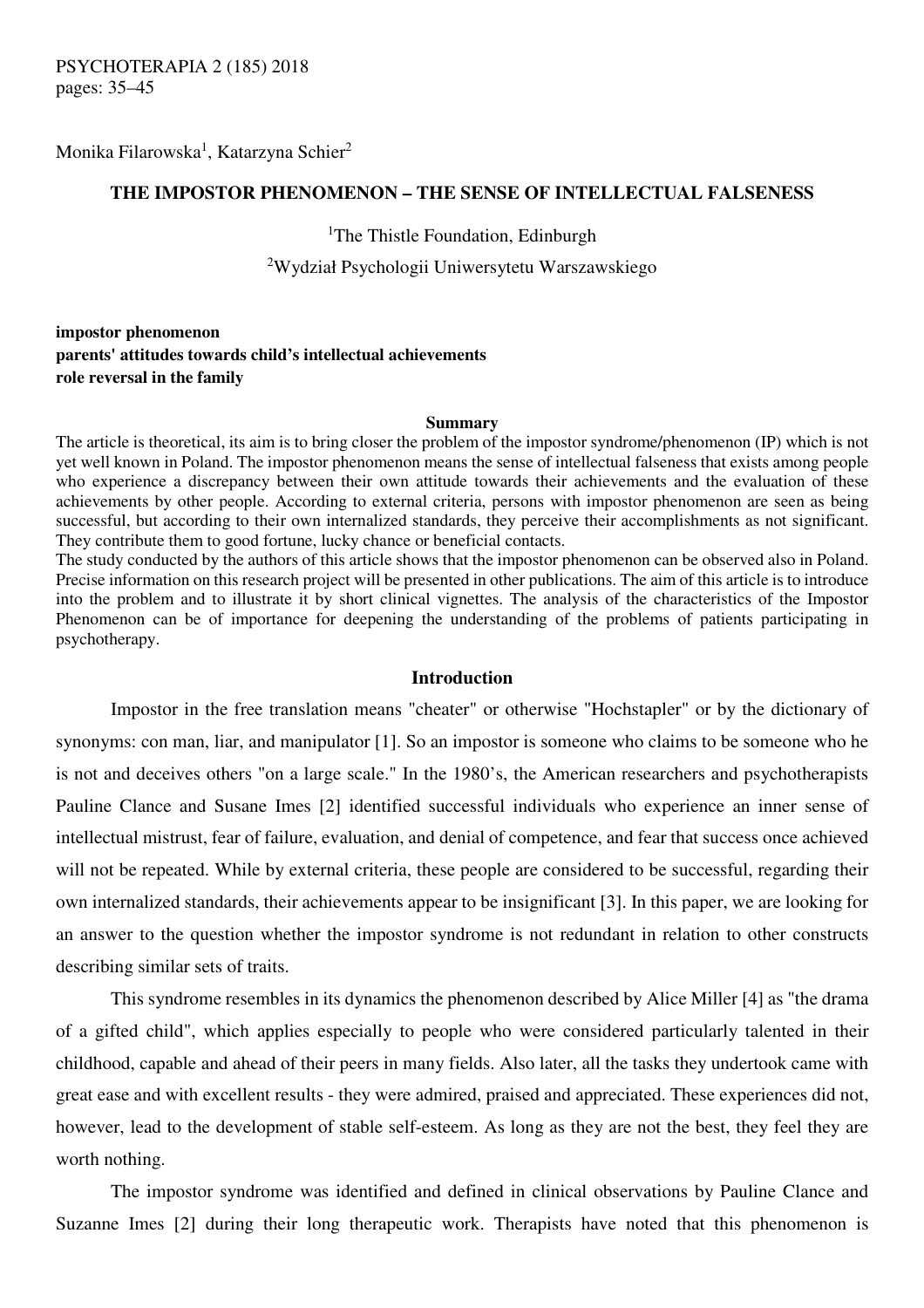characteristic of people who do not believe that their achievements are legitimate and well-deserved and attribute them to external factors such as happiness, chance or acquaintances, rather than their abilities. Despite academic or professional success, high academic degrees, managerial positions, they fear that they will not be able to replicate similar successes in the future, and people in their environment will discover their lack of competence [2, 5, 6].

 The internal, intense and severe sense of falsehood experienced in a successful situation is particularly important, or even fundamental in this case [4]. It is worth stressing here that this syndrome is about the intrapsychic experience that is not a form of behaviour like a real professional fraud or the theft of scientific ideas.

 Valerie Young [7] gives short, pictorial examples of people who experience the impostor syndrome. A postdoc fellowship student with an impressive academic CV stated, "I look good on paper only." A student who was the only one who got into a prestigious science program explained that her success was because the university was looking for diversity and that she came from the Middle East. A talented microbiological engineering student thought that his study's direction was impressive when he talked about it because of its long name.

The above statements show that people struggling with impostor's feelings may experience some difficulties in dealing with the characteristics of this phenomenon - focusing almost always on potential failures, becoming "own catastrophe experts" [8]. The results of the study showed a strong association between this syndrome and the severity of depressive symptoms [9,10], anxiety [11] and general psychological distress [12]. There was also a high positive correlation between the impostor phenomenon (IP) and neuroticism [13, 14], a negative correlation between IP and extroversion [14] and a high positive relationship with perfectionism [11,15]. We show some research results illustrating the link between IP and other psychological phenomena.

### **Impostor phenomenon and perfectionism**

Clinical observations of Clance and Imes  $[2, 4]$  show that people with  $IP<sup>1</sup>$  in childhood and school often achieve the best results and stand out from the peer group. However, with age, the number of talented individuals in their environment is beginning to grow, and they realize that they can not always occupy "the highest podium positions" as they used to before.

The achievements in different areas (mostly concerning intellectual activity) are not satisfactory for the people with IP. They expect the best results or give up the action. It has been empirically confirmed that people with high IP level tend to: (1) face higher demands than people with lower IP level; (2) respond more

<sup>&</sup>lt;sup>1</sup> Impostor syndrome is measured on quantitative rather than nominal scales, so it can not be said that a person has this syndrome or not. However, for the purposes of this work, the terms "impostor syndrome" or "experiencing the impostor syndrome" will be used and will mean "with high intensity of the impostor syndrome".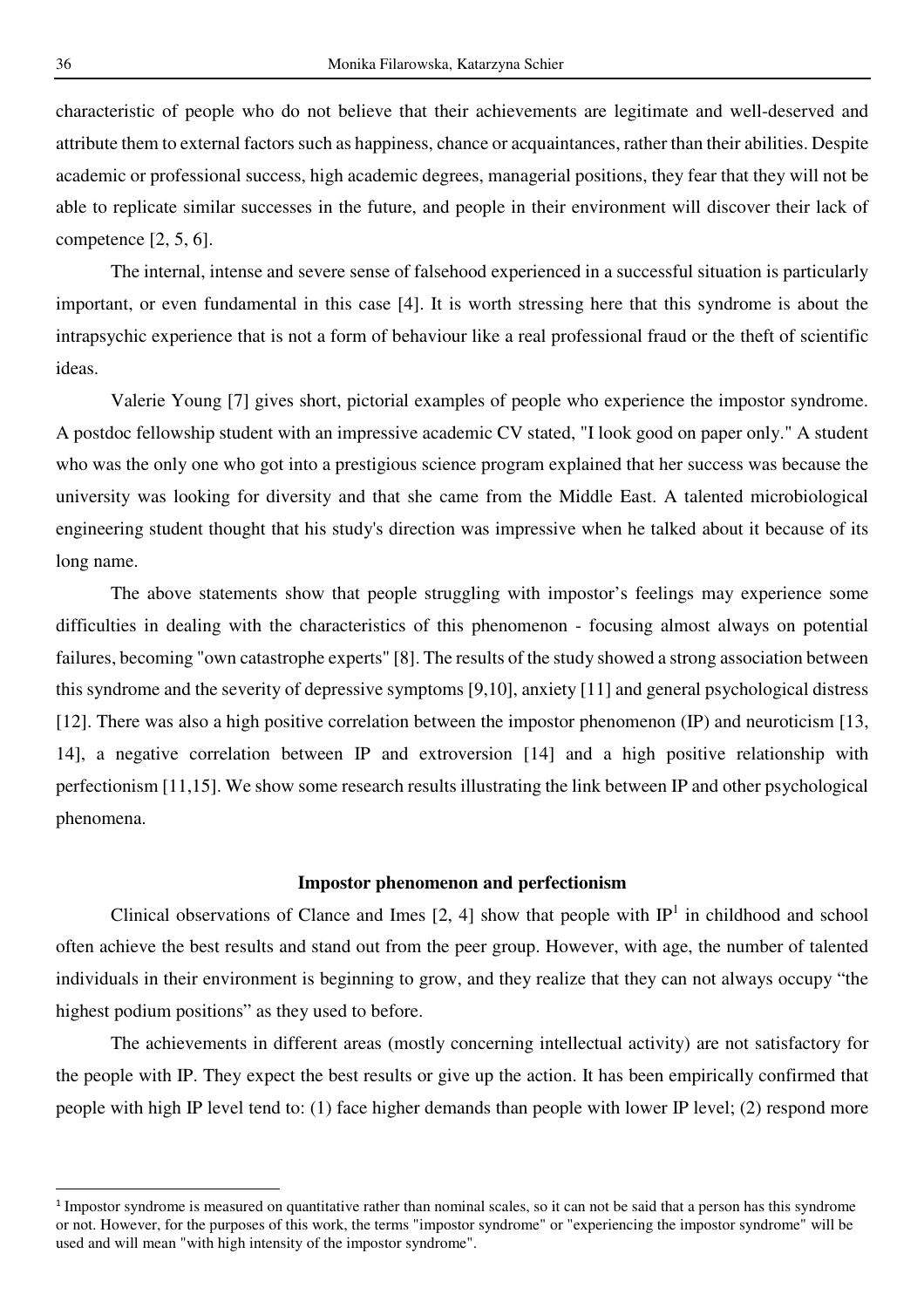critically to failure, (3) generalize feelings concerning the experience of failure, and devaluated positive feedback [15, 16].

 Excessive perfectionism and fear of failure result in the fact that people with this syndrome are not satisfied with their successes and function according to the "Imposter Cycle" [5]. This cycle starts with the fear: "Will it be possible to meet the requirements *again*?". Anxiety, psychosomatic symptoms, nightmares, etc. may appear. This is followed by one of the two situations: 1) excessive preparation for the task, or 2) procrastination and finally working in a hurry. If the action is successful, in the first situation it is attributed to hard work and in the second to luck [17]. Success and positive feedback from the environment only reinforce the whole mechanism and the belief that "I have to suffer to succeed" [2].

 Clance [18] showed the Impostor Cycle among others on the example of Beverly, a well-known artist whose works were very popular among collectors. Before each subsequent exhibition of her work, Beverly was concerned that her work would be derided by critics, or at least they would point out the shortcomings of her work. Beverly believed that the audience would appreciate her work and would understand their message only when her paintings will be perfect. So she worked without rest, practically not sleeping or eating, and she was still dissatisfied with the results, and her fear was growing. Every time she was ready to cancel the exhibition, but her relatives and associates took her away from it. All of Beverly's exhibitions were huge successes, but neither compliment from the critics nor the number of sold paintings could convince the artist that her work was valuable.

People with IP, which can also be observed in the example of Beverly, expect that they will perform all tasks and responsibilities effortlessly and without mistakes. This expectation makes them feel incompetent because it often happens that they have to put effort into the work they think should have come easily. It has been found that people with a high level of perfection, which is often found among people with IP, tend to engage in tasks with levels of difficulty that are inadequate to their possibilities. They choose tasks that do not require a lot of effort and the reward for them is practically certain [18]. This leads to reduction of their own standards in order to avoid failure [5, 20, 21], as well as to procrastination, which is one of the elements of the Impostor Cycle described above and is also, as proven by Flett and colleagues [22], strongly correlated with IP ( $r = 0.64$ ).

#### **Impostor phenomenon and self-esteem**

Researchers do not agree on the relationship between the impostor phenomenon and self-esteem. Although the authors of the description of the impostor syndrome claimed that IP diagnosis was not automatically associated with low self-esteem [23], many studies confirm the relationship between these variables [16, 24, 25].

Interesting are the results of studies that distinguish between global self-evaluation, i.e. self-image, body self, the sense of ownership, and specific self-esteem - related to one's own achievements in the context of relationships with other people. They have shown only a negative correlation between IP and specific self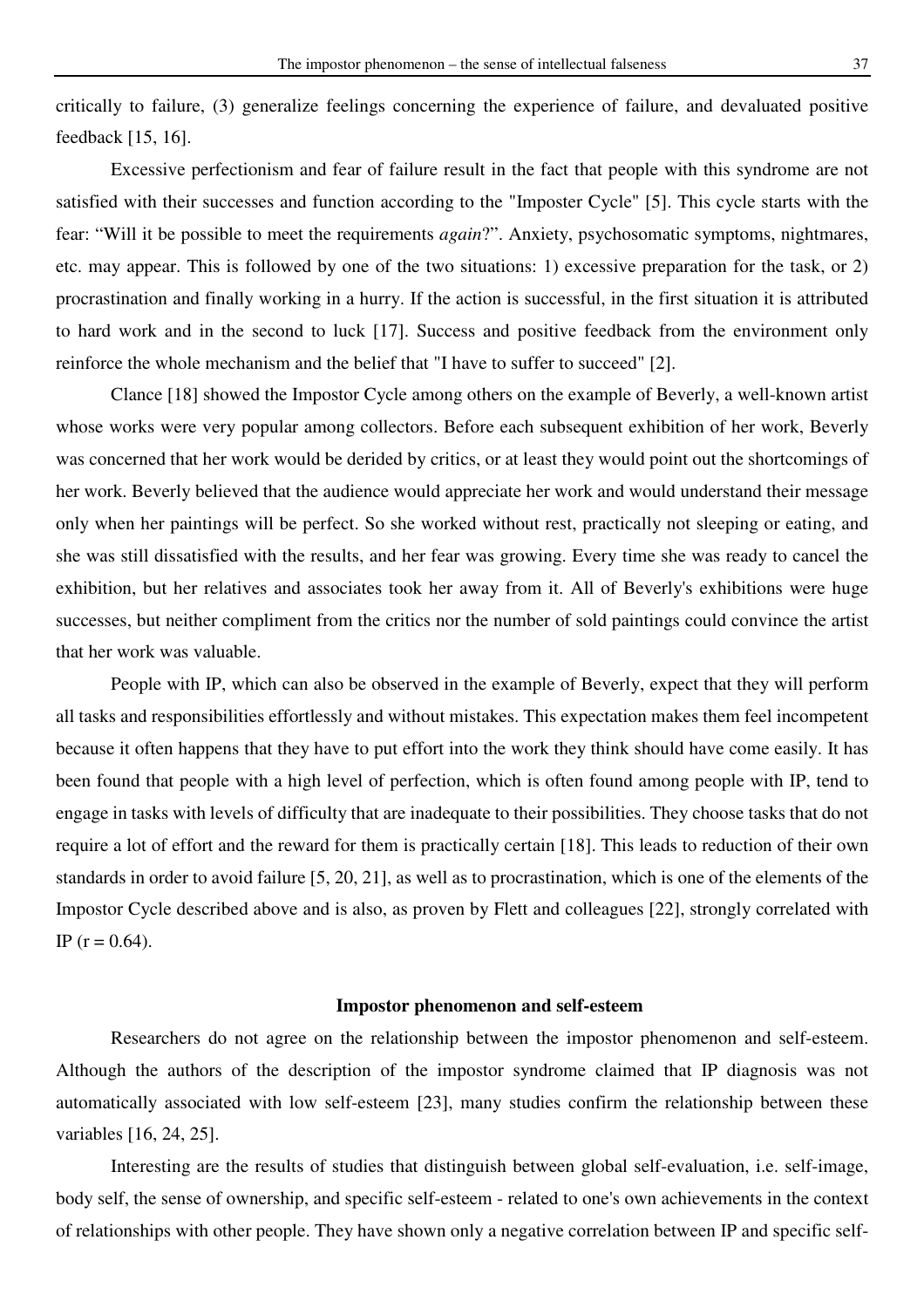esteem [16, 26, 27]. This means that people with IP can globally have a good opinion of themselves and be satisfied with themselves, but in the context of achievements, doubt in their skills and level of preparation.

 According to Langford & Clance [23], what connects these two variables is the dependence of selfesteem on other people's opinions and negative beliefs about oneself. However, the mentioned researchers argue that these are not identical phenomena because self-esteem involves a greater range of attitudes and feelings about the self than the impostor syndrome [23]. What is also important, the inner sense of fraudulence predominates in the impostor phenomenon, while it does not necessarily appear in the case of low self-esteem [9]. This is an important argument for the thesis that the two analyzed constructs are different.

## **Impostor syndrome and the perception of one's intelligence and abilities**

The example of Paul, described by Clance [18], illustrates the relationship between IP and the perception of one's own intellectual capabilities. Paul was a manually gifted child and his parents liked to boast in front of friends that there was no such thing that Paul would not be able to fix [18]. Because most repairs came to Paul with ease, he believed in his parents' belief in his unique abilities. The first disappointment he experienced was at school when it turned out that mathematics classes were difficult for him. Paul started to seriously doubt in himself and abandoned his dream of studying at a technical university. Although Paul received the highest grade in mathematics and was the best in college in the field of hard sciences, he did not go to university but set up an automobile repair shop after school. He wanted to be an engineer, but he could not bear the thought that he might not be the best and that his studies would not always be easy for him [18].

Clance and O'Toole [5] argue that a significant aspect of the impostor syndrome, which hinders the development of the potential of people experiencing this phenomenon, is a distorted view of intelligence. It manifests itself in particular in the belief that intelligent individuals do not have to work hard to succeed. Persons with this syndrome, solving a task without any effort may find that it was too easy. If, however, they have to put a lot of effort into performing a task, they assume they are not smart and capable enough. Such a non-adaptive style of attribution is another component of IP, which makes it difficult for impostors to develop their potential [5, 17, 23].

According to Carol Dweck's [28] theory of intelligence, individuals who treat intelligence as a constitutive and constant construct and doubt in their abilities, put less effort into action and fear evaluative judgments. In turn, individuals who perceive intelligence as a flexible phenomenon that grows and deepens, treat achieving their goals as a lesson, a possibility to gain new skills and knowledge. They also believe that with each action their abilities will improve. Such people, when they experience failure, treat it as feedback and have the need to improve their result, try again, they do not feel anxiety or a sense of inadequacy. On the contrary, people with the belief that intelligence is a constant element react - in the case of failure - with shame and helplessness, and abandon further efforts [28].

It has been assumed that the impostor syndrome could be related to the perception of intelligence as a constant and invariable feature of the individual, which has been confirmed by a performed study. This study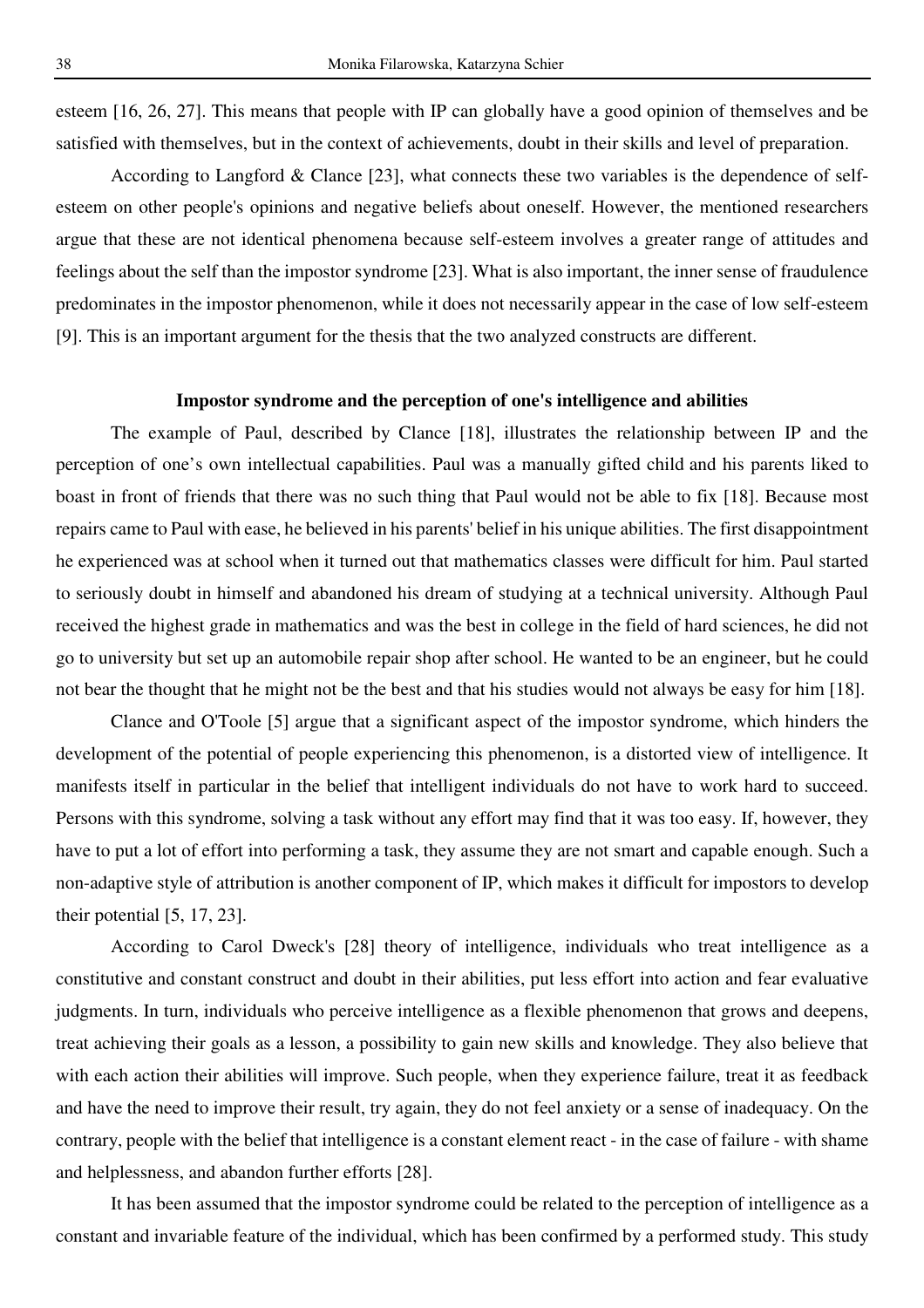has found that in the case of people with IP, the motivation for achievement is their need to be seen by others as competent and wise. At the same time, they are always accompanied by the uncertainty if the impression they make on others is good enough [23].

Other research results indicate that the relationship between the perceived intelligence and IP is a complex issue. Some studies have shown that there is a negative link between IP and the assessment of selfefficacy and one own's abilities [29] and also the belief in one own's intelligence [30]. It can, therefore, be said that, regardless of the impression that people suffering from impostor syndrome make on others, they critically assess their own skills and intellect.

#### **Occurrence of the impostor syndrome - risk groups**

The occurrence of the impostor syndrome was found in various populations, including academic staff [31], university students [10], high school students [24] and managers [32].

Initially, it was thought that this phenomenon is more common in women [2]. Further research conducted on this issue did not bring a final settlement. Some analyses have shown that women are more likely to exhibit IP characteristics than men [7, 23, 33]. Other studies have found that men and women are equally symptomatic of IP, but differ in the way symptoms are manifested [11, 34, 35].

 In one study, there was a lower correlation between the impostor syndrome and impulsivity and the need for change in the case of women than in men [30]. These results gave rise to the interpretation of IP in women as a form of preservation, reluctance to take risky behaviours (which could result in disclosure of lack of competence) and the need to withdraw from social relationships. On the contrary, in men, it was considered that the high correlation between IP and impulsivity and the need for change, and the low correlation between IP and the need to maintain a well-known order, may indicate a willingness to compensate for feelings of inadequacy through competing behaviours that allow for continuous confirmation of their value and competence [30].

 It should be emphasized that, apart from the differences between the sexes in the occurrence of IP symptoms, there are also gender differences in the consequences associated with the experience of the impostor syndrome. Men, much more than women, are protected from the negative effects of IP due to the tendency to take on challenges, and thanks to strong social support from collaborators and mentors [30]. Also, a successful man acts most often in accordance with the established stereotype of an assertive and successful person, and his goals correspond with the expectations of the environment. Women, on the other hand, are in conflict, having to deal with a mismatch of their needs with social requirements. If they act according to the social stereotype they are perceived as helpless, and when they choose to develop their ambitions, they lose their femininity in the eyes of others, and often in their own [33]. Devaluing their successes is one of the possible ways to solve this internal conflict [5].

 It was found that women with IP were experiencing higher levels of generalized anxiety during their studies and spent more time learning than men [22]. In an adolescent study, it was revealed that social support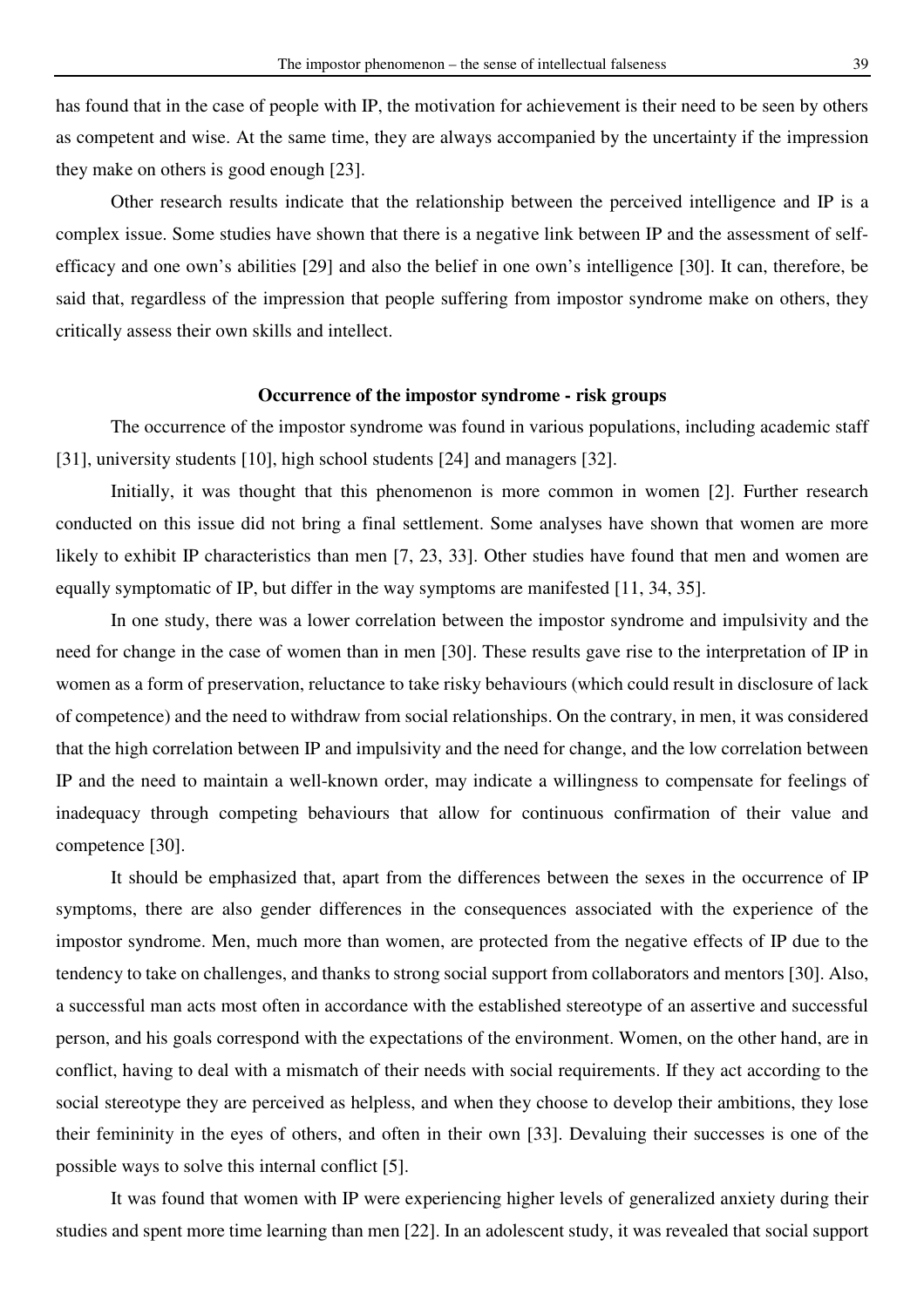was a key factor in preventing the occurrence of IP-related feelings [24]. Having a close friend with whom you can share your thoughts and who supports you significantly reduces the intensity of the impostor syndrome both in boys and in girls. However, in the case of girls, this problem is more complicated. While in the case of boys there is only one significant friendly relationship required to protect them from IP-specific feelings, girls need a complex network of relationships both with adults and their peers [24].

### **The etiology of the impostor syndrome**

The authors of the construct of IP recognize that the main causes of the impostor syndrome are related to the specificity of relationships in the family of origin [2, 4]. A child acquires beliefs about himself, his skills and social intelligence during childhood, in contact with his or her caregivers. This message, containing descriptors and labels in which parents convey fundamental values to their child and the world they accept, represents the child's instructions on how to behave and what to do.

 Clance and Imes [2], based on their clinical experience, noted that people experiencing the impostor syndrome show a strong tendency to gratify others. Often they assume the role of "family heroes", providing their loved ones with pride and increasing their self-esteem. As children, they take on numerous responsibilities and cope with them greatly. Imperceptibly, they become "small adults": brave, mastered, full dedication and willingness to give themselves to others. This is a form of family role reversal, also known as parentification, the mechanisms of which have been described by Katarzyna Schier [34]. Extended families, friends, and neighbours often look at such children with envy, praise and admire them. With the hero, the family can feel good because it has brought up such a responsible and successful young person<sup>2</sup> [36]. The closest surrounding of such a child, usually impressed by his resourcefulness, is unaware that the heroic behaviour of the child, often in response to potentially traumatic situations, may leave marks on the child's personality even if it is not remembered [38, 39]

 A study on bonding styles showed that people with a secure attachment style, that is, with parents who have consistently responded to their needs, more often developed a positive and stable self-image, were more likely to enter into relationships with others based on trust, intimacy, and interdependence. They were also more often convinced that, if needed, they could count on the help and support of other people [40]. When a significant person answered the child's needs in an insufficient, inconsistent or hostile manner, the child could develop a nonsecure, insecure attachment style characterized by a strong fear of rejection, the ambivalence of feelings, and a tendency to focus on his deficits. This often results in negative self-esteem and projection of negative feelings on other people [41].

 The research results of Gibson-Beverly and Schwartz have shown a positive correlation between anxiety attachment style and the impostor syndrome in women [42]. Anxiety style attachment was defined in

<sup>&</sup>lt;sup>2</sup> A similar scheme is also implemented by persons raised in homes with alcoholic problems [36, 37]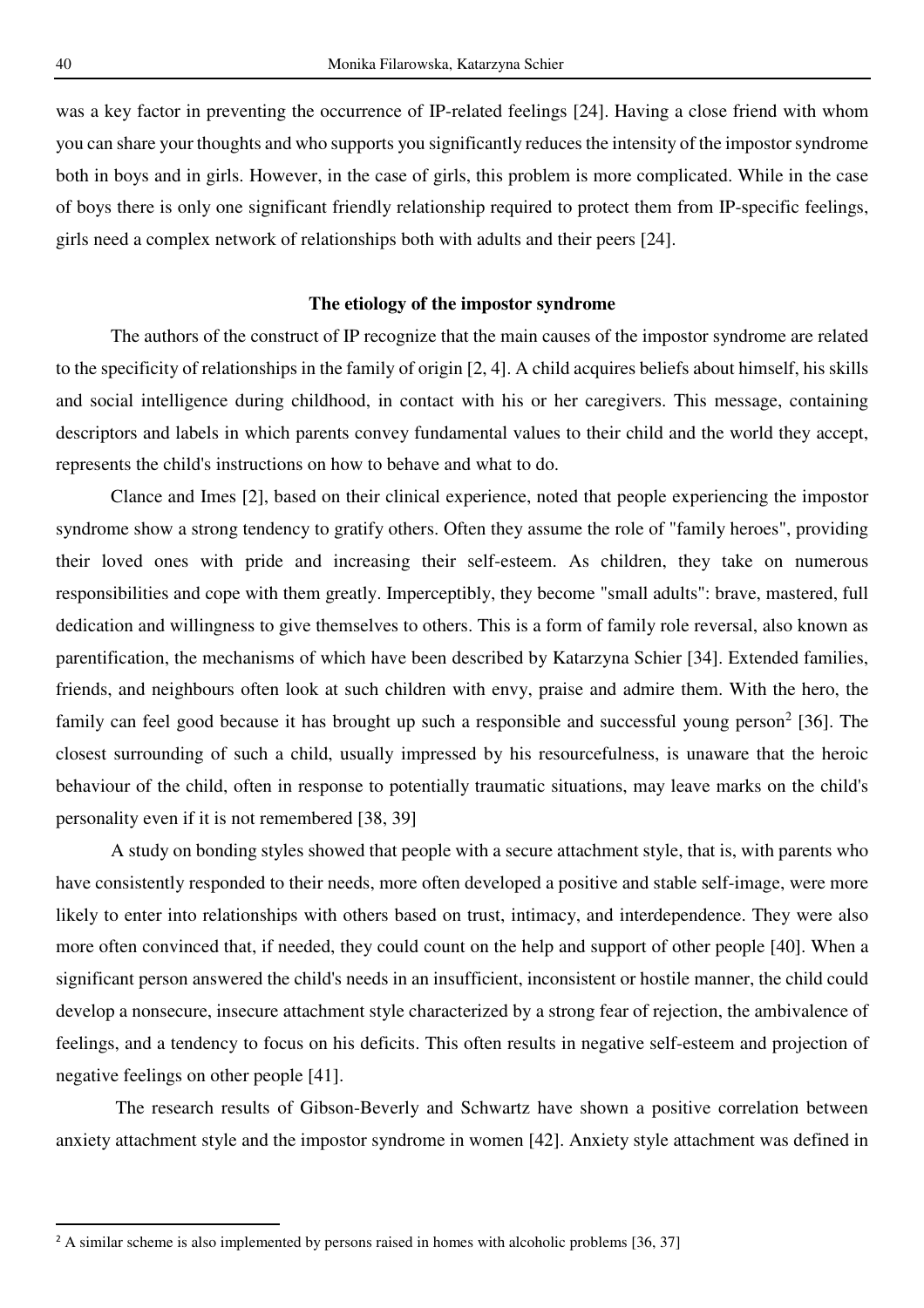this study as an excessive need for appreciation and a strong fear of rejection<sup>3</sup>. The positive relationship between IP and this style can attest to the fact that people with anxious attachment style have a great need to obtain positive feedback about themselves from other people, but they are unable to internalize these data due to their negative self-image. Also, this bonding style may involve fear of failure and being judged by others. These results are consistent with John Bowlby's [43] study, which showed that people with anxiety styles seek positive support from others to compensate for their low self-esteem but at the same time are accompanied by strong fear of rejection and abandonment. It is interesting that there was no relationship found between IP and avoiding attachment style, which was defined here as an excessive need for independence and fear of overdependence on others [42].

It has also been noted in the literature that in some situations a parent may see his or her reflection in the child - that is, make a projection of his or her own needs onto a child [34]. As a result, the child becomes a container for the thoughts, feelings, and states of the caregiver. The parent, to safeguard his or her selfesteem from a possible failure of the child, can take over the tasks and responsibilities of the child, which could not be met by the child. Such a behaviour can make it difficult for the child to develop a sense of selfefficacy and stable self-esteem. The child grows in the belief that its very existence is not enough to gain the acceptance of others because acceptance can only be achieved if one "does not lose" [23]. This belief creates a fertile ground for the development of IP. Summing up, one can say that the mechanism of the impostor syndrome is related to the specificity of the psychological bond in childhood when the child is not experienced as a separate, autonomous person but performing a specific "function" in its parent's psychological world [34].

### **Impostor syndrome and psychotherapy**

The characteristics of IP and its key aspects seem to confirm the thesis about the usefulness of knowledge about the impostor syndrome from the point of view of both theory and practice and points to its distinctiveness in relation to other psychological constructs.

In the context of the presented data from the literature, it is worth asking the question about the usefulness for clinical practice and psychotherapy to distinguish the impostor phenomenon. People experiencing the impostor syndrome are characterized by a specific deficit in the area of the psychological structure [44] and are forced to face its consequences. For some, like for Beverly, this means a life of constant fear and a sense of danger that the environment will discover their alleged lack of competence. For others, as for the students described by Valerie Young [7], it is the need for diminishing their own achievements and the inability to accept praise. For yet others, like Paul, it is the abandonment of professional dreams because of the fear of failure. Do people with impostor syndrome need specific psychotherapeutic interactions or is it enough to work with them on attachment, leading to a possible change of anxiety style of attachment to a safe one, as proposed for example by David Wallin [45]?

<sup>&</sup>lt;sup>3</sup> This attachment style is also known as parent-absorbed and is associated with the inhibition of the progress of the process of separation-individuation [34]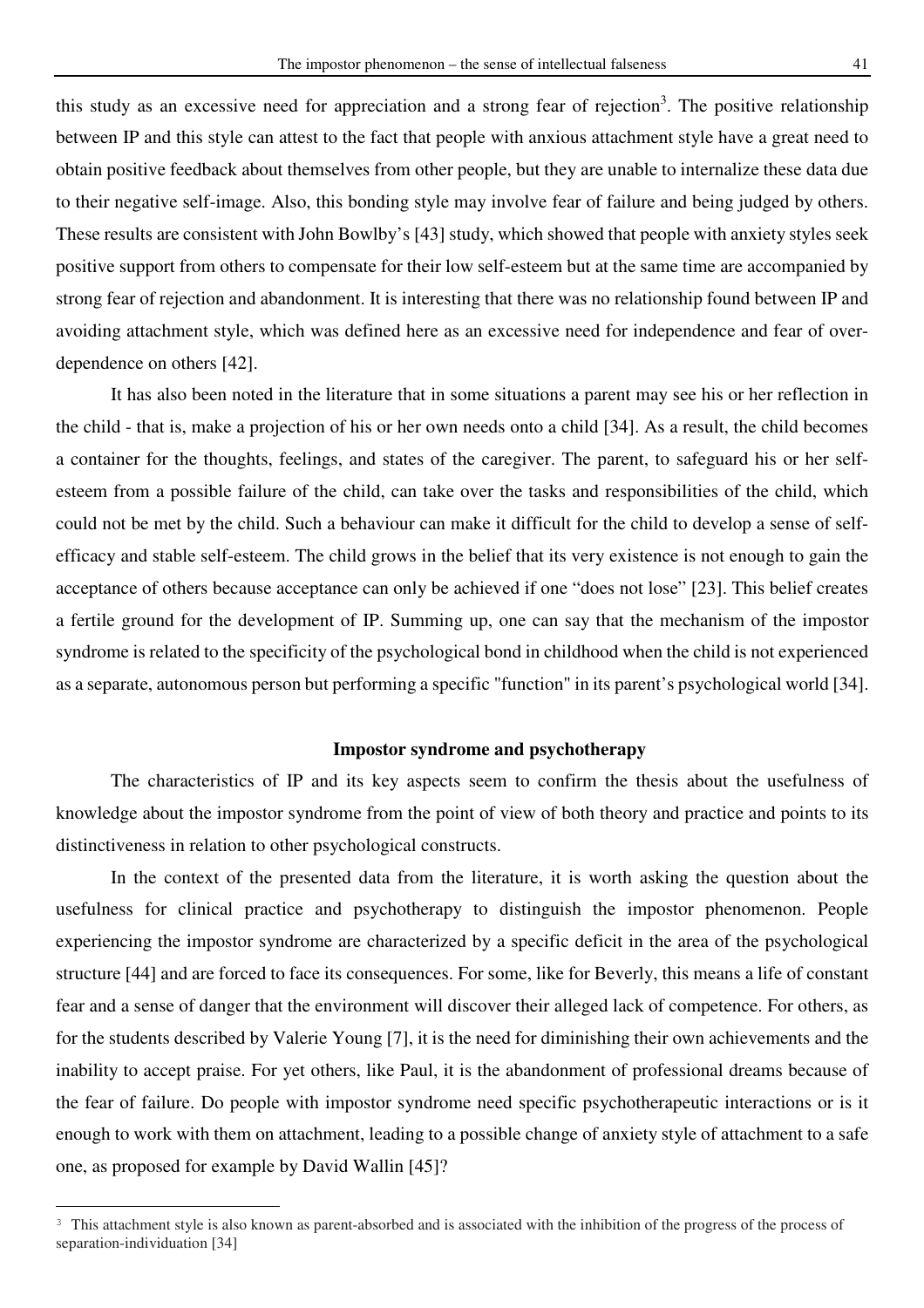An attempt to find the answer to this question may be the analysis of a short clinical example. Mr. K., 45 years old, complained during one of the meetings with his psychotherapist about a very big fear of public speaking. He was a professional in his field, he had a doctor's degree, but any form of presenting research results caused him not to sleep for several days and made him, as he called it, "dying of fear". He believed that the listeners would come to the conclusion that he is a cheater because he "promotes himself as guru while in fact, he is incapable of anything". The psychotherapist returned to the term concerning dying and asked him about his experiences connected with death. She knew from the patient's life story that he had been raised by a single mother and had a caring role for two younger sisters. His father died when the boy was a teenager. He became the "head of the family" and the "master of the house," in the words of his mother. On the one hand, such a role was a great challenge for him, which apparently raised his sense of value, but on the other hand, he knew that it was in some sense false<sup>4</sup>. Mr. K. realized his own needs related to intellectual achievements (such as learning foreign languages) in a hidden way. His mother thought that this was a waste of time and money. The son's successes in the area of his autonomy in some sense separated him from her and matters related to his family. "Each time I am successful, my mother dies a bit," the patient said, recalling an episode when his mother went down with pneumonia on the day of his doctor's defence and required intensive care.

While working with the patient, the psychotherapist focused not only on building an alternative to his internal experience, the corrective attachment style [45], but she also paid close attention to the problem of separation from the mental representation of parental objects in the mind of the patient. Only the separation from the parents' needs could lead to the fact that autonomy, described by Margaret Mahler [39] as an individuation, could begin to please him and not just arouse anxiety.

Katarzyna Schier [34, 37] perceives the above elements of the psychotherapy process as crucial for people who, like Mr. K., have experienced a role reversal in the family. During the therapy process, the patient referred to the metaphor of the reflection in the mirror and the lack of smile and joy in his mother's eyes. The therapist related this aspect to the fairy tale of Snow White, saying that he needed "good mirrors" in which he would not only see the needs of those who hold them but in which he would be able to see himself. The patient laughed and said: "It's good that I have you. You are a great mirror".

It seems that the patient could see in the eyes of the therapist real appreciation for himself and his actions, so he could give up unrealistically high standards and expectations regarding his intellectual activity, which he had imposed on himself. The work on the therapeutic relationship has helped him to separate himself from the belief that when he achieves a success he will be perceived by others as a cheater, a person who has no right to autonomy and creativity.

<sup>&</sup>lt;sup>4</sup> The role of the child's false self, the psychic structure which cannot contribute to the development of the sense of effectiveness and efficiency because it is largely associated with meeting the expectations of caregivers, was described by Donald Woods Winnicott [39].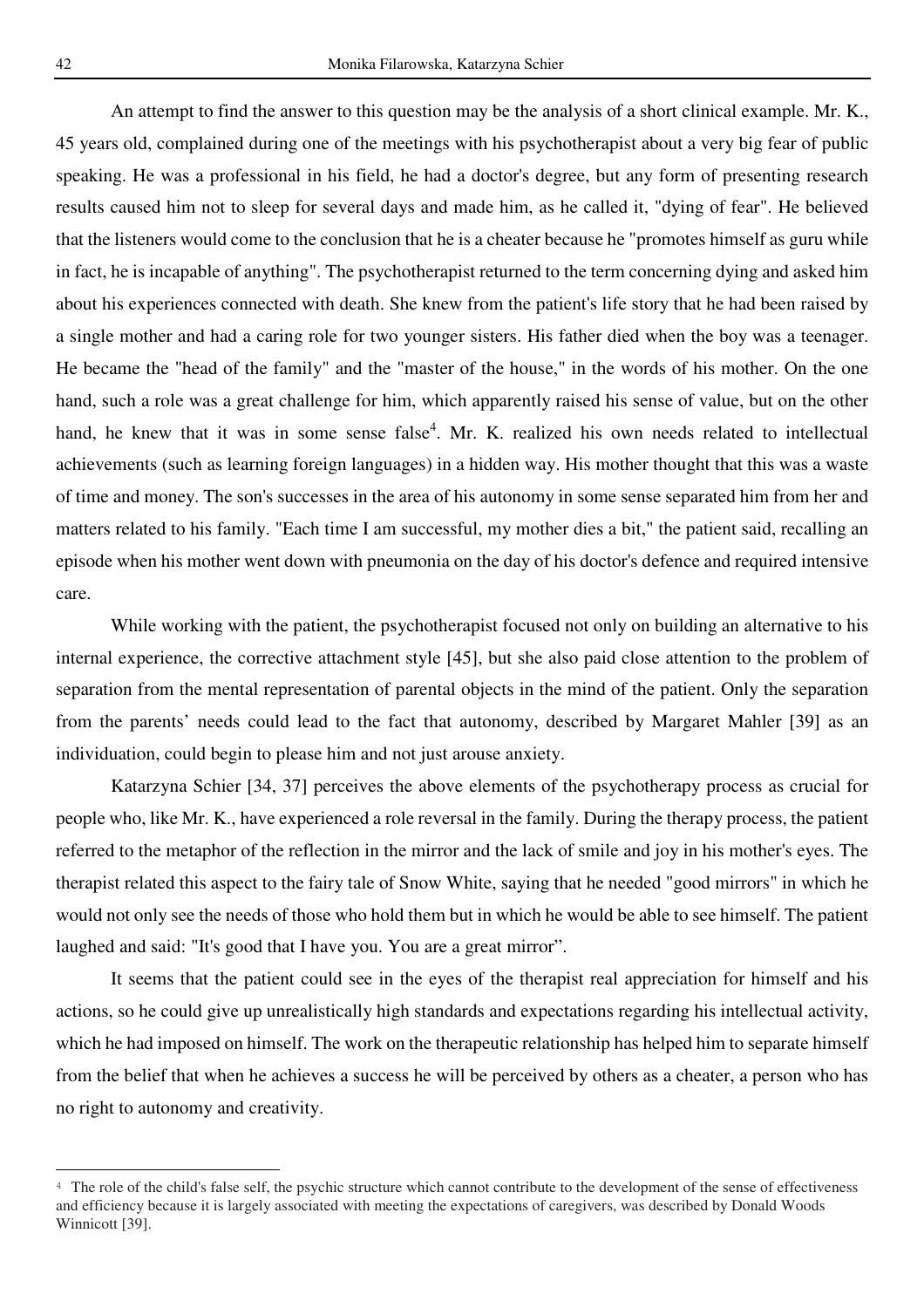# **Summary and Conclusions**

1. The impostor syndrome was described by psychotherapists Pauline Clance and Susane Imes in the 1980s.

2. Research results reveal the association of the IP, among others, with perfectionism, low self-esteem and a distorted view of intelligence.

3. The impostor syndrome develops during childhood in the attachment relationship between the child and his or her caregivers.

4. A review of the literature on the subject indicates that the impostor syndrome is a separate psychological construct that differs from other described in psychology, medicine, and psychotherapy.

5. The significance of this phenomenon is important so that it is worth considering them both as an element of the theory of mental functioning, as well as a subject of reflection in clinical practice, including psychotherapy.

6. Psychotherapeutic interactions in relation to people with impostor syndrome require a specific technique, which refers to both the construction of the image of the other person in the mind (relation to the "new object" or the corrective emotional relation), as well as to the emphasis of the role of work on the phenomenon of separation-individuation (separation from the internal image of the caregiver).

#### **References**

- 1. Doroszewski W. Słownik języka polskiego. http://sjp.pwn.pl/slowniki/impostor.html.
- 2. Clance PR, Imes SA. The impostor phenomenon in high achieving women: dynamics and therapeutic intervention. Psychother. Theor. Res. Pract. 1987; 15(3): 241–247.
- 3. Clance PR, O'Toole MA. The impostor phenomenon: An internal barrier to empowerment and achievement. Women and Therapy, 1988; 6(3):51–64.
- 4. Miller A. Dramat udanego dziecka. Poznań, Media rodzina; 2006.
- 5. Clance PR, Dingman D, Reviere SL, Stober DL. Impostor phenomenon in an interpersonal/social context: origins and treatment. Women and Therapy, 1995; 16:79–96.
- 6. Harvey JC, Katz C. If I'm so successful, why do I feel like a fake? New York: Random House; 1985.
- 7. Young V. The secret thoughts of successful women. Why capable people suffer from the impostor syndrome and how to thrive in spite of it. New York: Crown Business; 2011.
- 8. Kets de Vries M. The dangers of feeling like a fake. Harv. Bus. Rev. 2005; 83(9): 110–116.
- 9. Chrisman SM, Pieper WA, Clance PR, Holland CL, Glickauf-Hughes C. Validation of the clance imposter phenomenon scale. J. Pers. Assess. 1995; 65(3): 456–467.
- 10. Chae J, Piedmont RL, Estadt BK, Wicks RJ. Personological evaluation of clance's imposter phenomenon scale in a Korean sample. J. Pers. Assess. 1995b; 65(3): 468–485.
- 11. Henning K, Ey S, Shaw D. Perfectionism, the impostor phenomenon and psychological adjustment in medical, dental, nursing and pharmacy students. Med. Educ. 1998; 32(5): 456–464.
- 12. Bernard NS, Dollinger SJ, Ramaniah N. Applying the big five personality factors to the impostor phenomenon. J. Pers. Assess. 2002; 78(2): 321–333.
- 13. Ross SR, Stewart J, Mugge M, Fultz B. The impostor phenomenon, achievement dispositions, and the five factor model. Personal. Indiv. Differ. 2001; 31: 1347–1355.
- 14. Ferrari JR, Thompson T. Impostor fears: Links with "self"-presentational concerns and "self"-handicapping behaviours. Personal. Indiv. Differ. 2006; 40: 341-352.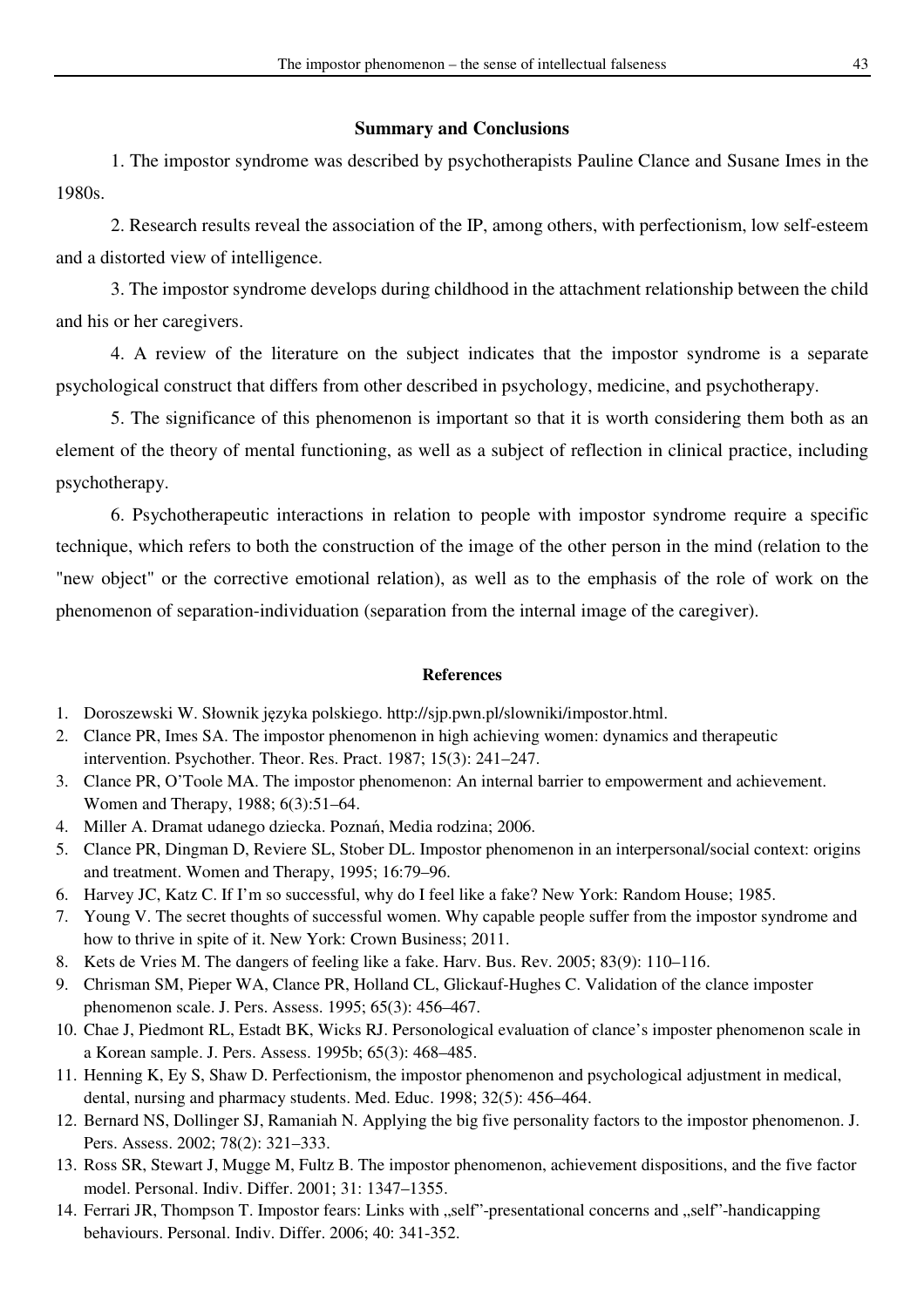- 15. Cowman S, Ferrari JR. "Am I for real?" Predicting impostor tendencies from self-sabotaging styles and affective components. Soc. Behav. Personal. 2002; 30: 119–125.
- 16. Thompson T, Foreman P, Martin F. Impostor fears and perfectionistic concern over mistakes. Personal. Indiv. Differ. 2000; 29: 629–647.
- 17. Ghorbanshirodi S. The Relationship between "self"-esteem and emotional intelligence with imposter syndrome among medical students of Guilan and Heratsi Universities. J. Basic Appl. Sci. Res. 2012; 2(2): 1793–1802.
- 18. Clance P. The impostor phenomenon. Overcoming the fear that haunts your success. Atlanta: Peachtree Publishers Ltd.; 1985.
- 19. Whitmore J. Giftedness. Conflict and underachievement. Boston: Allyn & Bacon; 1980.
- 20. Fried-Buchalter S. Fear of success, fear of failure, and the imposter phenomenon among male and female marketing managers. Sex Roles, 1997; 37(11–12): 847–859.
- 21. King JE, Cooley NE. Achievement orientation and impostor phenomenon among college students. Contemp. Educ. Psychol. 1995; 20: 304–312.
- 22. Flett GL, Coulter LM, Hewitt PL. The Perfectionistic "self" Presentation Scale Junior Form: Psychometric properties and association with social anxiety in early adolescents. Can. J. School Psychol. 2012; 27: 136–149.
- 23. Langford J, Clance PR. The impostor phenomenon: Recent research findings regarding dynamics, personality and family patterns and their implications for treatment. Psychother. 1993; 30(3): 495–501.
- 24. Caselman TD, Self PA, Self AL. Adolescent attributes contributing to the impostor phenomenon. J. Adolesc. 2006; 29: 395–405.
- 25. Want J, Kleitman S. Feeling "Phony": Adult achievement behaviour, parental rearing style and "self"-confidence. J. Person. Indiv. Differ. 2006; 40(5): 961–971.
- 26. Snyder CR, Higgins RL. Excuses and their effective role in negotiation of reality. Psychol. Bull. 2000; 104: 23– 25.
- 27. Thompson T. Failure-avoidance parenting, the achievement environment of the home and strategies for reduction. Learn. Instr. 2004; 14(1): 3–26.
- 28. Dweck C. Motivational processes affective learning. Am. Psychol. 1986;41: 1040–1048.
- 29. Leary MR, Patton KM, Orlando AE, Funk W. The impostor phenomenon: self-perceptions, reflected appraisals, and interpersonal strategies. J. Personal. 2000; 68(4): 725–756.
- 30. Kumar S, Jagacinski CM. Imposters have goals too: The impostor phenomenon and its relationship to achievement goal theory. Person. Indiv. Differ. 2006; 40(1): 147–157.
- 31. Niles, L. E. The impostor phenomenon among clinical psychologists: A study of attributional style and locus of control. Dissert. Abstr. Inter. 1994; 55(02): 602B.
- 32. Eagly AH, Karau SJ. Role congruity theory of prejudice toward female leaders. Psychol. Rev. 2002; 109(3): 573– 598.
- 33. Jöstl G, Bergsmann E, Lüftenegger M, Schober B, Spiel C. When will they blow my cover? The impostor phenomenon among austrian doctoral students. Zeit. Psychol./J. Psychol. 2012; 220(2): 109–120.
- 34. Schier K. Dorosłe dzieci. Psychologiczna problematyka odwrócenia ról w rodzinie. Warszawa: Wydawnictwo Naukowe Scholar; 2016
- 35. Harter SL. Psychosocial adjustment of adult children of alcoholics. A review of the recent empirical literature. Clin. Psychol. Rev. 2000; 20(3): 311–337.
- 36. Cierpiałkowska L, Ziarko M. Psychologia uzależnień alkoholizm. Warszawa: Wydawnictwa Akademickie i Profesjonalne; 2010.
- 37. Pasternak A, Schier K. Życie bez dzieciństwa parentyfikacja u kobiet z syndromem DDA. Psychiatr. Pol. 2014; 48(3): 553–562.
- 38. Rutkowski K. Następstwa urazów psychicznych doznanych w dzieciństwie. Kraków: Wydawnictwo Oddziału Polskiej Akademii Nauk; 2006.
- 39. Lis-Turlejska M, Łuszczyńska A, Szumiał Sz. Rozpowszechnienie PTSD wśród osób, które przeżyły II wojnę światową w Polsce. Psychiatr. Pol. 2016; 50(5): 923–934.
- 40. Airtsworth M. Attachments beyond infancy. Am. Psychol. 1989; 44: 709–716.
- 41. Bartholomew K, Horowitz LM. Attachment styles among young adults. A test of a four-category model. Journal of Personality and Social Psychology. 1991; 26: 226-244.